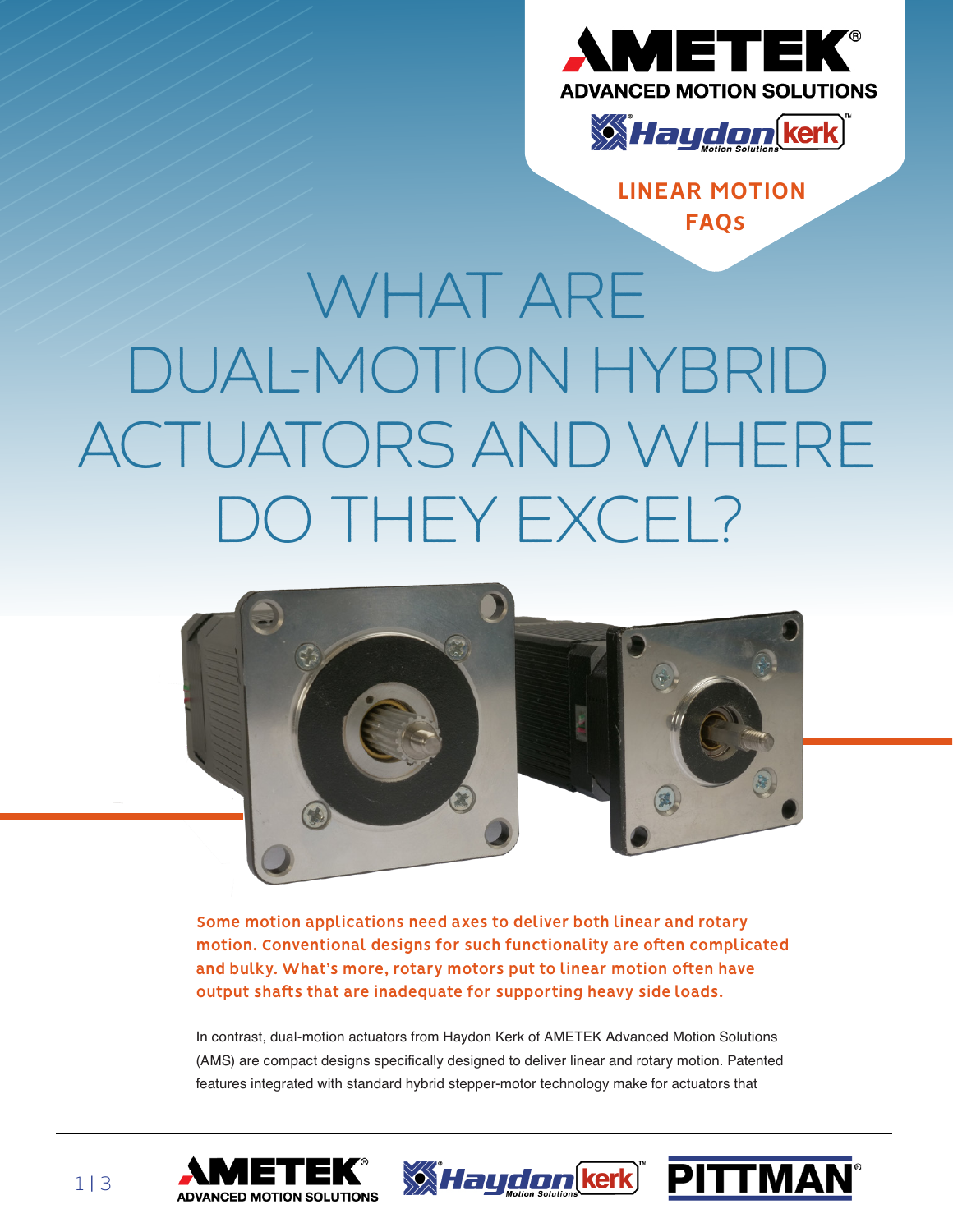

### *HAYDON KERK 35000 SERIES DUAL-MOTION ACTUATORS*



replace (and improve upon) more complicated solutions. In addition, the linear and rotary motions are fully independent — so dual-motion actuators can even lock an axis' linear motion while executing a rotary-motion task. Consider some dual-motion actuator applications:

- In automated lift latches, dual-motion actuators linearly push a mechanism forward and then rotate it out of the way to clear for a device. In a similar way, the actuators serve in an array of door assemblies — often lifting and moving doors out of the way to accommodate flow of parts and materials.
- Dual-motion actuators successfully drive shafts in laparoscopic instruments and other miniature medical devices that need to selectively and precisely reciprocate and rotate.
- Robotic pick-and-place applications might use dualmotion actuators to axially move a workpiece to an insertion position and then rotate that workpiece to screw it into place.

**ADVANCED MOTION SOLUTIONS** 

Haydon Kerk 35000 Series (Size 14) dual-motion actuators simplify designs by replacing more complicated mechanisms. The actuators also output linear and rotary motions that are fully independent. Values shown here are based on a 100% duty cycle for one suite of actuator variations.